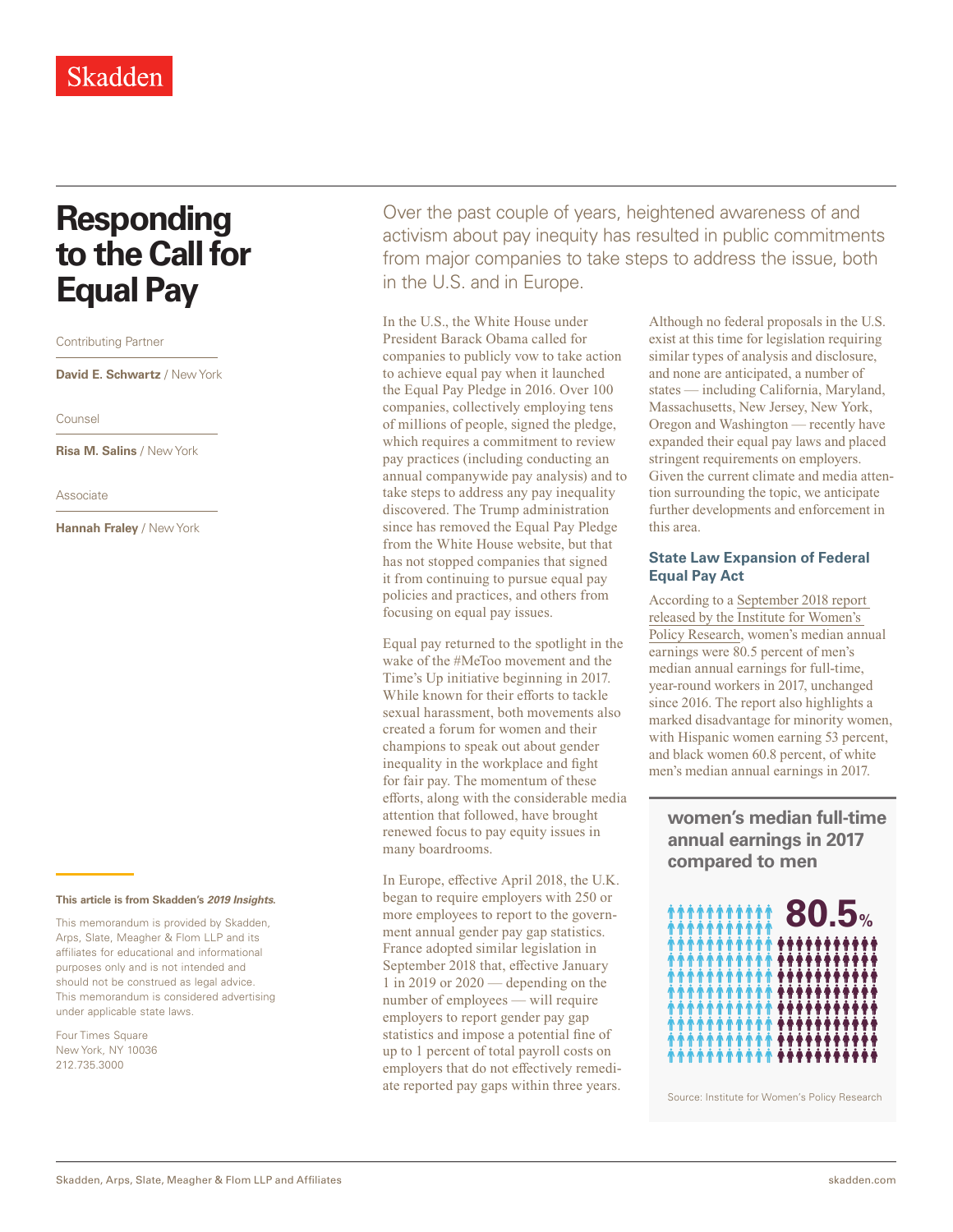Currently, 47 states have pay equity laws in effect that typically are more employeefriendly than the federal Equal Pay Act (EPA). The EPA prohibits sex-based wage discrimination for "equal work" in the same establishment. Recently enacted or amended state pay equity laws generally have put more onerous burdens on employers than the EPA, such as by covering other protected classes in addition to women, extending the statute of limitations for bringing claims (and, likewise, the lookback period for damages), making it more difficult for employers to satisfy affirmative defenses, increasing penalties for violations, and even making violations criminal offenses. One key difference between the EPA and many state pay equity laws is the standard applied for comparing employees. The EPA requires "equal pay for equal work" (*i.e*., work requiring equal measure of skill, effort and responsibility), while a number of states require equal pay for "substantially similar" or "comparable" work. Moreover, a number of recent state law enactments or amendments, including in California, New Jersey and New York, provide that wage comparisons will be based on wage rates in all of the employer's operations or facilities. It remains to be seen whether or not employers in these jurisdictions will be able to use cost-ofliving data across various geographic regions to justify pay differentials.

New Jersey's Diane B. Allen Equal Pay Act (NJ EPA), effective July 1, 2018, is considered one of the most broadly sweeping state equal pay laws in the country and may set a trend for other states to follow. The NJ EPA protects employees from wage discrimination across 17 protected classes recognized under the state's anti-discrimination law, including sex, race, national origin and age. Unlike the EPA, the New Jersey law creates a presumption of illegal discrimination whenever an employee of a protected class is paid less in wages,

benefits or other compensation than a similarly situated employee who is not a member of that protected class. The NJ EPA also includes a six-year statute of limitations — compared to the EPA's two-year cap — and therefore employers may be held liable for up to six years of back pay in addition to mandatory treble damages, attorneys' fees, and costs and punitive damages (if the employer's conduct was willful).

**47** states have pay equity laws that are more employee-friendly than the federal Equal Pay Act

## **Salary History Bans**

Stemming from the latest focus on equal pay, legislation banning salary history inquiries also has been enacted in a growing number of states and localities, including California, Connecticut, Delaware, Hawaii, Massachusetts, Oregon, Puerto Rico, Vermont and New York City. This trend is expected to continue. The goal of salary history bans is to break the cycle of potential prior wage discrimination by prohibiting employers — including through agents such as outside recruiters — from asking job applicants about their compensation history. Several jurisdictions, including California and New York City, also prohibit employers from relying on an applicant's pay history to set compensation if discovered or volunteered.

Notably, consistent with this legislation, on April 9, 2018, the U.S. Court of Appeals for the Ninth Circuit ruled in *Rizo v. Yovino* that it is a violation of the EPA for an employer to use an employee's past

salary, either alone or in combination with other factors, to justify pay disparities. This decision is at odds with rulings by other circuits, including the U.S. Court of Appeals for the Seventh Circuit, which have said salary history can be considered to justify a pay disparity. [A petition](https://www.skadden.com/-/media/files/publications/2019/01/2019-insights/responding-to-the-call-for-equal-pay/pdfstatelawexpansionoffederalequalpayactc473.pdf)  [for writ of](https://www.skadden.com/-/media/files/publications/2019/01/2019-insights/responding-to-the-call-for-equal-pay/pdfstatelawexpansionoffederalequalpayactc473.pdf) *certiorari* seeking the U.S. Supreme Court's review of the *Rizo* decision is pending.

#### **Takeaways**

Shareholder and consumer activism regarding equal pay will continue to call for companies and boards of directors to focus on these issues. Companies, and specifically general counsels, should be prepared for mounting pressure to address pay disparities, including through an equal pay audit. Given the increasingly stringent state laws and heightened focus on pay equity generally, companies also can expect, and should be prepared for, a greater number of class actions as well as a renewed court focus on equal pay.

Employers should make equitable compensation practices a priority in 2019 by considering:

- Conducting a thorough review of job positions to assess which employees are performing similar or comparable work across all operations and facilities. The review should take into account the skills, effort and responsibility required for each position, such as the amount of revenue overseen and the number of employees managed.
- Reviewing compensation practices to ensure that only relevant nondiscriminatory factors, such as education or experience, account for pay differentials among employees performing similar or comparable jobs. If equally situated individuals who perform similar jobs receive disparate compensation, employers should work with legal professionals and human resources to create and implement equitable compensation.